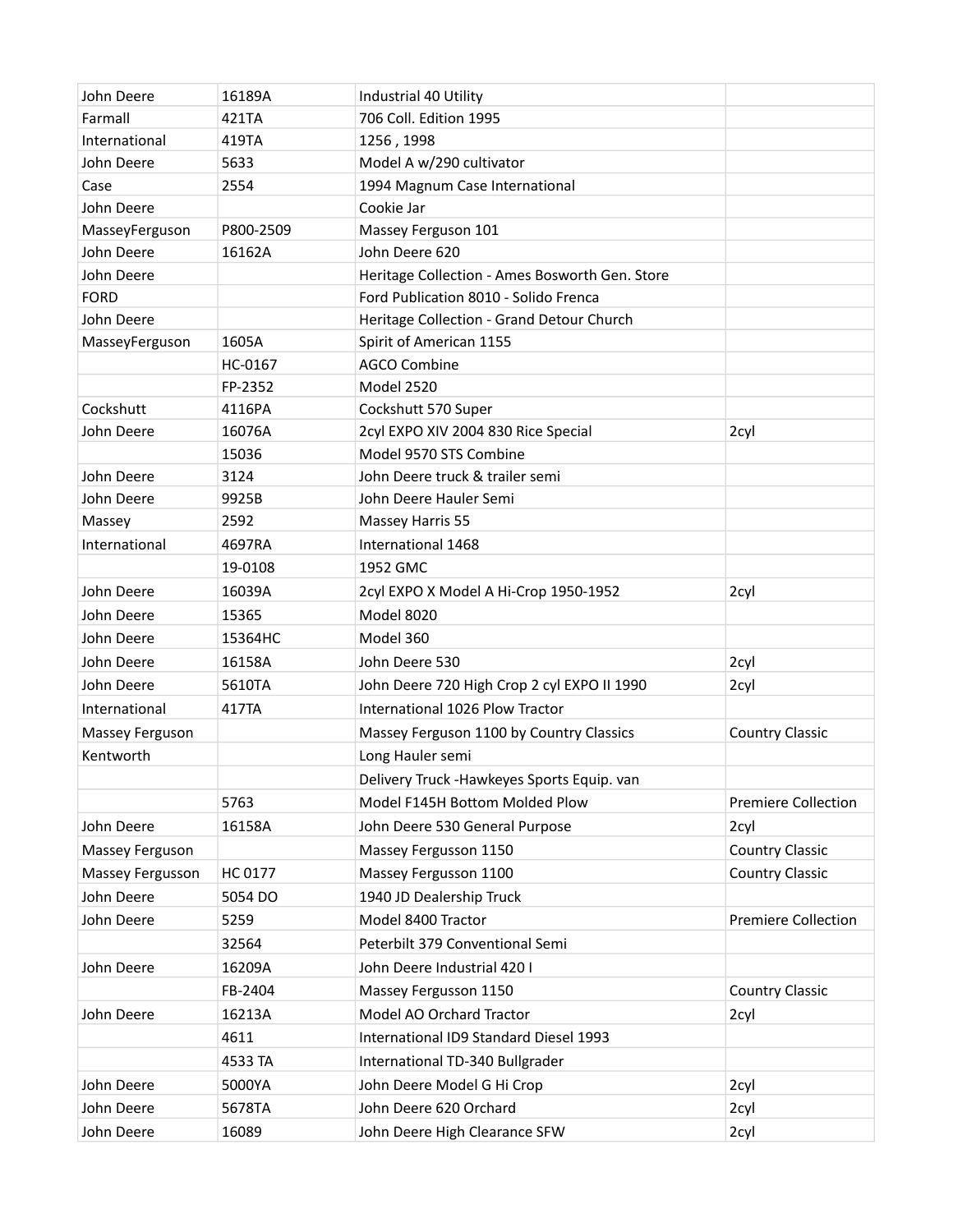| John Deere  | 16207A              | 730 Argentina High Crop                            | 2cyl                       |
|-------------|---------------------|----------------------------------------------------|----------------------------|
| John Deere  | 5130PA              | John Deere 430 Diessel tractor w/4pt roll          |                            |
| John Deere  | 5701                | JD Bumble Bee tractor                              |                            |
| John Deere  | 16087A              | JD 4520                                            |                            |
| John Deere  | 5607                | JD Overtime Tractor                                |                            |
| John Deere  | 5995TA              | JD First 2 cyl tractor                             | 2cyl                       |
|             | 4613TA              | International 1468                                 |                            |
| John Deere  | 15427A-1HC          | JD Model 630 High Crop                             |                            |
| John Deere  | 5595                | JD 4 Wheel drive tractor 8560                      |                            |
| John Deere  | 5762                | JD 4 wheel drive tractor 8870                      |                            |
| John Deere  | 163840TA            | 435 2cyl club                                      | 2cyl                       |
|             |                     | Massey Ferguson 1130                               | <b>Country Classic</b>     |
| Servicegard | 19338               | Ford Model T diecast                               |                            |
| John Deere  | 15025               | JD 1918 Vintage Runabout                           |                            |
| John Deere  | 15487               | JD unstyled Model B Tractor                        | <b>Premiere Collection</b> |
|             |                     | FB-1573 or HC-0129 Allis Chalmer Farm Show 1992    |                            |
| John Deere  | 5000TA              | JD Model G High Crop                               | 2cyl                       |
| John Deere  | 5706TA              | John Deere 1929 GP widespread tractor              | 2cyl                       |
| John Deere  | 16163A-1HD          | JD Industrial 820 Diecsel                          |                            |
|             | 5457                | Kenworth T600 B w/trailer                          |                            |
|             | 9105-10E0           | 1925 Stake Truck Bank                              |                            |
|             | 5773-10E0           | 1937 Ahern Fox Firetruck                           |                            |
|             | 2526                | Vintage Vehicles English Fontson                   |                            |
|             | 15840               | JD 4020 Tractor with Cab                           |                            |
|             | 4296                | <b>Mighty Mover</b>                                |                            |
| John Deere  | 5565                | John Deere Grain cart                              |                            |
|             | 8085                | Harvest Heritage Trading Cards                     |                            |
|             | 5710                | 1926 Seagrave Firetruck bank                       |                            |
| John Deere  | 74054               | John Deere 1936 Dodge bank                         |                            |
| John Deere  | 5131MA              | John Deere 4230 diesel tractor w/4 post roll guard |                            |
| John Deere  | 1000-1HEO           | John Deere Cotton Picker                           |                            |
|             | 15237               | John Deere Truck bank                              |                            |
|             | 4603                | International 1568 Tractor                         |                            |
|             | 33040               | John Deere Peterbilt 385 Van Boy                   |                            |
|             | B682                | 1951 GMC Panel Vintaage Vehicle                    |                            |
|             | 5809                | JD 7800 Tractor Harvest Heritage                   |                            |
| John Deere  | 33538               | JD 200th Birthday Peterbilt 387                    |                            |
| John Deere  | 33538               | JD 200th Birthday Peterbilt 387                    |                            |
|             | <b>RC-TBR 64010</b> | 1997 Diecast Transporter                           |                            |
| John Deere  | 47751               | JD Highway Hauler                                  |                            |
| John Deere  | 531-1HEO            | JD Coin bank Moline IL                             |                            |
|             | 2121SP              | <b>IOWA State Hawkeyes</b>                         |                            |
|             |                     | JD toy lunch box                                   |                            |
|             | 15845               | Kenworth Trailer 8030 Series                       |                            |
| John Deere  | 25061               | John Deere Insurance                               |                            |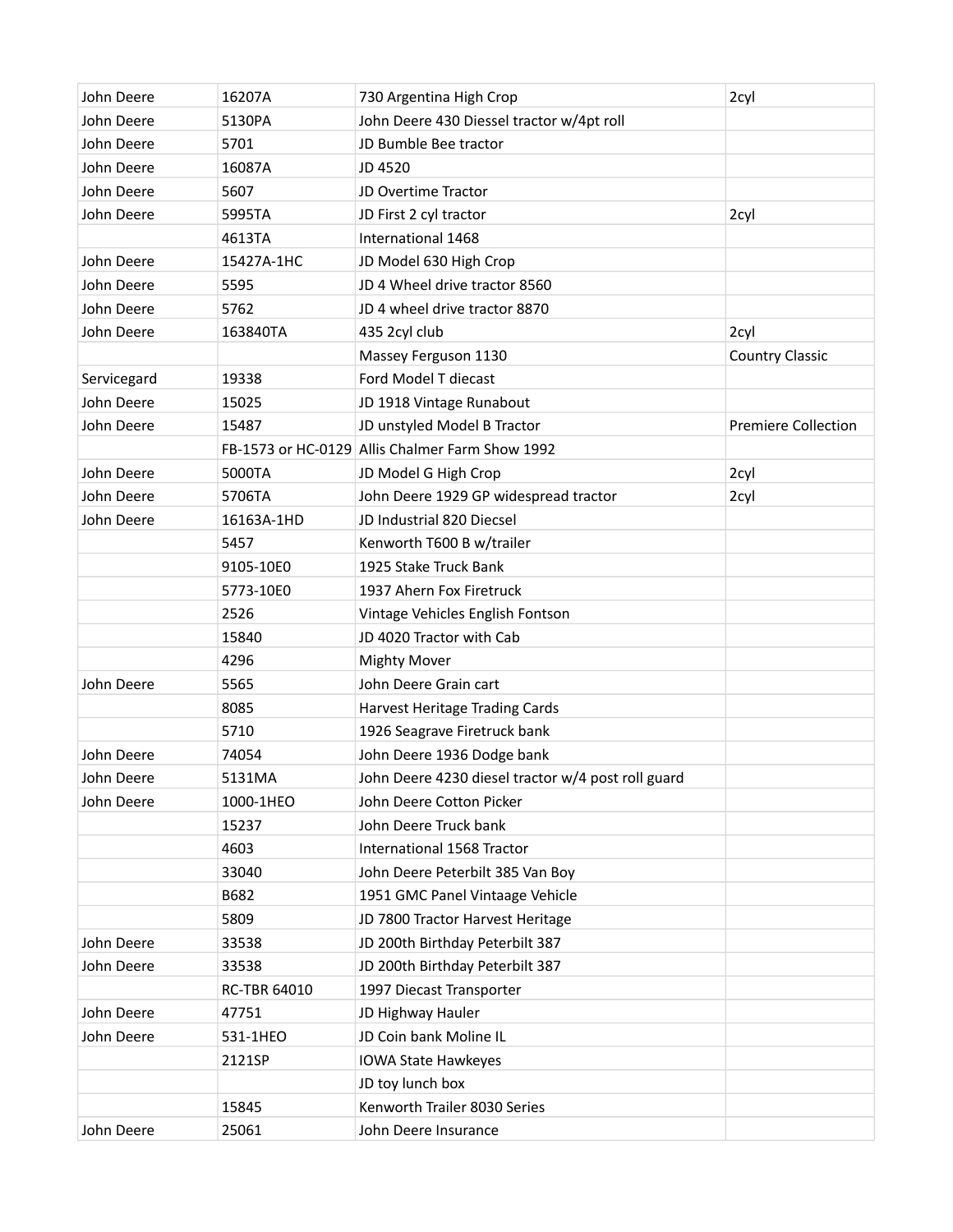|                       |            | Freightliner Cab w/trailer                        |                            |  |
|-----------------------|------------|---------------------------------------------------|----------------------------|--|
| John Deere            | 5838       | Model 494-A Four Row Planter                      | <b>Premiere Collection</b> |  |
| John Deere            | 16172A     | John Deere 430 LP Hi Crop planter                 | 2cyl                       |  |
| John Deere            | 13840TP    | Limited edition 435                               | 2cyl                       |  |
| John Deere            | 16075A     | JD Model 830 Rice Special                         | 2cyl                       |  |
| John Deere            | 16159A     | JD 530 General purpose                            | 2cyl                       |  |
| John Deere            | 16038A     | JD Model A High Crop 1950-1952                    | 2cyl                       |  |
| John Deere            | JDM-079    | JD 1938 Thresher 1/28 scale                       |                            |  |
| John Deere            | 16132A     | JD dieel Prototype                                | 2cyl                       |  |
| John Deere            | 16171A     | JD 430 LP High Crop                               | 2cyl                       |  |
| John Deere            | 16228A     | JD 2520 Hi Crop 1950-52                           | 2cyl                       |  |
| John Deere            | 5794TA     | JD 1930 Series P 65th Anniv.                      | 2cyl                       |  |
| John Deere            | 16006A     | JD Model HWH Tractor Expo IX                      | 2cyl                       |  |
| John Deere            | 544        | JD Model R tractor                                |                            |  |
| John Deere            | 5771       | JD 430 Crawler                                    |                            |  |
| John Deere            | 15836      | JD Model 70 Standard Tractor                      | <b>Premiere Collection</b> |  |
| John Deere            | 15195-1HK  | JD Combine                                        | <b>Premiere Collection</b> |  |
|                       | 4621       | International 1066                                |                            |  |
| John Deere            | 163840A    | JD 435                                            | 2cyl                       |  |
| John Deere            | 15165E     | JD Model 720 w 80 Blade and 45 loader             | <b>Premiere Collection</b> |  |
|                       | 4623       | International Hydro                               |                            |  |
| John Deere            | 5716PA     | JD 4010 Diesel                                    |                            |  |
| John Deere            |            | JD Model 40T wide front and mounted 2 bottom plow |                            |  |
| John Deere            | 5995YA     | JD Model D 75th Anniv. 1923-1998                  | 2cyl                       |  |
| <b>Massey Harris</b>  | 2673TA     | Massey Harris 555                                 |                            |  |
| John Deere            | 57661 HOO  | JD Mode 730 Diesel Tractor                        | <b>Premiere Collection</b> |  |
| <b>Allis Chalmers</b> | 1202 DA    | Allis Chalmers WD-45                              |                            |  |
| Cockshutt             | 4115-10 PA | Cockshutt 570                                     |                            |  |
| Cockshutt             | 4123 PA    | Cockshutt 40 Deluxe                               |                            |  |
| John Deere            | 5590       | JD 1958 Model 630 LP                              |                            |  |
| John Deere            | 16132A     | JD 330 Utility Tractor                            |                            |  |
| John Deere            | 555 PA     | JD 5020 Diesel Series II                          |                            |  |
| John Deere            | 16090      | JD Model 520 High Clearance SFW                   | 2cyl                       |  |
| John Deere            | 5107       | JD Model B                                        | <b>Premiere Collection</b> |  |
| John Deere            | 5832       | JD Model 720                                      | <b>Premiere Collection</b> |  |
| John Deere            | 5678       | JD 620 Orchard Tractor                            | 2cyl                       |  |
| John Deere            |            | JD Model C 1928                                   |                            |  |
| John Deere            | 581        | JD Compact Utility Tractor                        |                            |  |
| John Deere            | 161821     | JD 630                                            |                            |  |
|                       |            | Minneapolis-Moline Tractor                        |                            |  |
| International         | 16029      | International 560                                 |                            |  |
| John Deere            | 16147A     | JD 730                                            |                            |  |
| Massey Ferguson       | 1292 PA    | Massey Ferguson                                   |                            |  |
|                       | 5684       | Model 400 Tractor                                 |                            |  |
| Case                  | 234TA      | Case Model VA                                     |                            |  |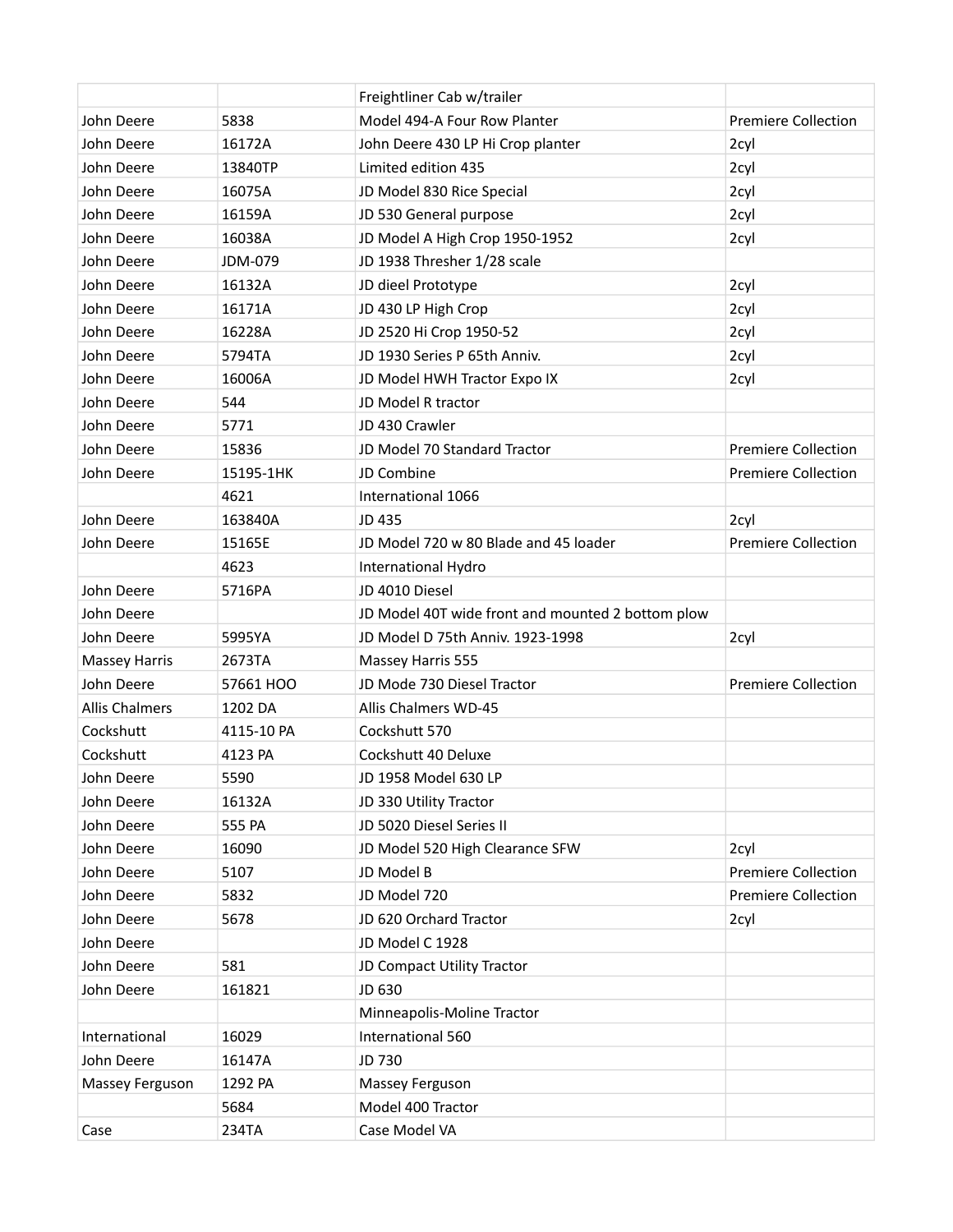| Cockshutt       | 4121PA    | Cockshutt - COOP ES                         |                            |
|-----------------|-----------|---------------------------------------------|----------------------------|
| John Deere      | 161784    | JD 720 Diesel                               |                            |
| John Deere      | 16228A    | 2520 Hi Crop 1969-1972                      | 2cyl                       |
| John Deere      | 5788      | Model 70 Diesel Tractor                     | <b>Premiere Collection</b> |
| John Deere      | 5820 TA   | JD 440 limited edition                      |                            |
| Cockshutt       | 4127PA    | Cockshutt 20 Deluxe                         |                            |
| International   | 662TA     | International 1568                          |                            |
|                 | 4273      | Foxfire Farm Miss Charlotte #6              |                            |
| Cockshutt       | 4111PA    | Cockshutt 50 Deluxe                         |                            |
| John Deere      | 560 1HCO  | JD Model A                                  | <b>Premiere Collection</b> |
| John Deere      | 16146A    | JD 730                                      | 2cyl                       |
| John Deere      | 5067DA    | JD 420                                      |                            |
| John Deere      | 16132A    | JD 330                                      |                            |
| John Deere      | 5812TA    | JD General Purpose wide thread tractor 1991 | 2cyl                       |
| John Deere      | 16070     | JD Model 60 High Seat tractor               | 2cyl                       |
| Case            | 693       | Case 800                                    |                            |
| John Deere      | 15077     | JD 4440 Tractor                             | <b>Premiere Collection</b> |
| Massey Ferguson | 1108      | 2805 Massey Ferguson                        |                            |
| John Deere      | 5178      | JD Model D Tractor 1924                     |                            |
| John Deere      | 16371 AX  | JD 4000 low profile                         |                            |
| Massey Ferguson | FT 0824   | MF 800                                      | <b>Country Classic</b>     |
| John Deere      | 481TA     | JD 430 Crawler                              |                            |
| Cockshutt       | 4114PA    | Cockshutt 566                               |                            |
| John Deere      | 16102A    | JD Model 420                                |                            |
| John Deere      | 16132A    | JD 330                                      |                            |
| John Deere      | PP3512    | JD M Tractor                                |                            |
| John Deere      | 16071     | JD Model 60 High seat 1955-1956             |                            |
| International   | 4653DA    | 1026 International Hawkeye                  |                            |
| Farmall         | 4741      | <b>Farmall Tractor</b>                      |                            |
| John Deere      | 5996TA    | JD 420 Crawler                              |                            |
| John Deere      | 5629      | JD 1963 50501 Tractor                       |                            |
| Farmall         | 260       | Farmall F-20 Tractor                        |                            |
| John Deere      | 555       | JD 5020                                     |                            |
| John Deere      | 597       | JD 4 wheel dr tractor                       |                            |
| John Deere      | 5619      | JD 7600 w/MFWD                              |                            |
| John Deere      | 5677      | JD 2755                                     |                            |
| John Deere      | 823       | JD Pull motor                               |                            |
|                 | 18-2562   | 1949 Dodge                                  |                            |
| John Deere      | 5610      | JD 720 Hi crop                              |                            |
| John Deere      | 3115-8541 | 2 cyl semi                                  |                            |
| John Deere      | 16312AX   | 2cyl spec. edition award                    |                            |
|                 | 15564     | 9860 STS trailer                            |                            |
|                 | 15899     | Kenworth trailer                            |                            |
|                 | 15755A    | Peterbilt semi                              |                            |
|                 | 15728A    | Peterbilt semi                              |                            |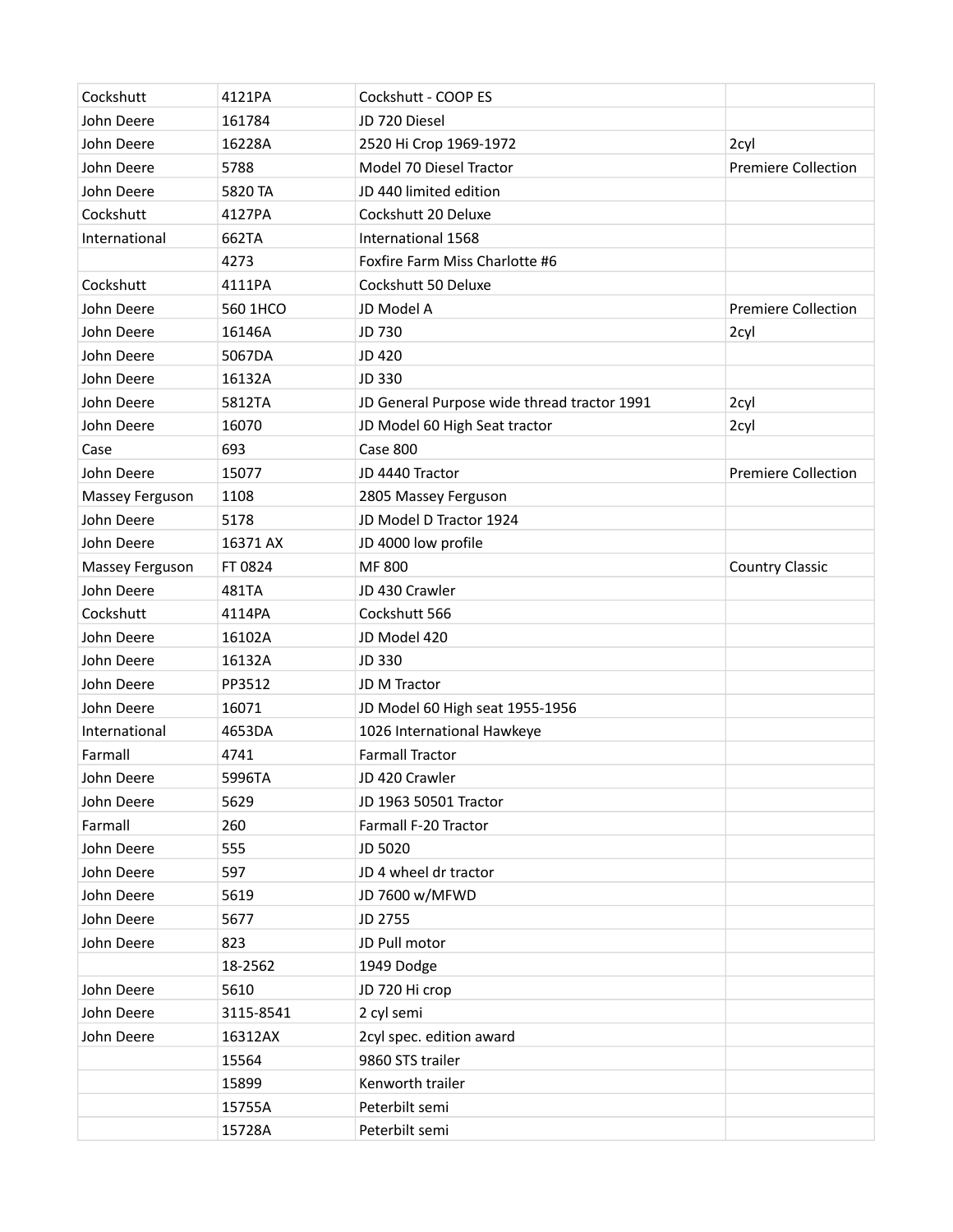| John Deere            | 45106         | JD Model R trains                   |                        |
|-----------------------|---------------|-------------------------------------|------------------------|
|                       | 4625          | 1566 International                  |                        |
|                       | HC-0151       | Ford 4630                           |                        |
|                       | 15092         | 1947 Shredebacker (sp?)             |                        |
| International         | 4601          | 1468 International                  |                        |
| John Deere            | 538DO         | JD Model A 1934                     |                        |
|                       | 9748          | 1932 Ford Delivery                  |                        |
| Case                  | FB3261        | Case International                  | <b>Country Classic</b> |
|                       | 52-15278      | 1938 panel truck bank               |                        |
|                       | 15388         | 1953 Delivery truck                 |                        |
| John Deere            | 5540          | JD industrial grader                |                        |
| International         | 4562DA        | International 826                   |                        |
| International         | 2307          | International 706                   |                        |
| John Deere            | 15190-1HA     | JD 1010                             |                        |
| Massey Ferguson       |               | MF 101                              |                        |
| <b>Masey Harris</b>   | 2673TA        | Massey Harris 555                   |                        |
| John Deere            | 16073A        | JD crawler w/black 1010             |                        |
|                       | 5458          | Peterbilt 1948                      |                        |
| John Deere            | 5564          | JD Bank                             |                        |
| Case                  | 693           | Case 800                            |                        |
| John Deere            | 15306         | JD 3020 w/48 loader                 |                        |
| John Deere            | 15389         | 1946 Power Wagon                    |                        |
| Massey Ferguson       | <b>SCT145</b> | Massey Ferguson 101 wide w/shields  |                        |
|                       | 5614          | 1955 Bank                           |                        |
|                       | 74043         | Dodge 1936                          |                        |
|                       | 2637          | Model A van                         |                        |
|                       | 47751         | semi                                |                        |
|                       | 47751         | semi                                |                        |
|                       | 15757A        | semi                                |                        |
|                       | 47559         | semi                                |                        |
|                       | 78034         | 1957 Chevy Bank                     |                        |
|                       | 402           | 1948 Allis Chalmer                  |                        |
| International         | 4651DA        | International 1456                  |                        |
| <b>Allis Chalmers</b> | HC 0168       | Allis Chalmers 190                  |                        |
| Massey Ferguson       | 398           | Massey Ferguson 101                 |                        |
| <b>Massey Harris</b>  | 1133          | Massey Harris 44                    |                        |
| <b>Massey Harris</b>  | 1105          | Massey Harris 555                   |                        |
| John Deere            | 5508          | JD 4wheel drive tractor             |                        |
| John Deere            | 16142A-1HC    | JD 4320 w/cab                       |                        |
| John Deere            | 5667          | JD 6200 MFWD                        |                        |
| John Deere            | 5627          | JD 7600 Row crop tractor            |                        |
| Massey Ferguson       | P500-2454     | Massey Ferguson                     |                        |
| <b>Allis Chalmers</b> | 1206          | Allis Chalmer WD 45 Antique tractor |                        |
| International         | 4622          | International 1466                  |                        |
| <b>Massey Harris</b>  | 397           | Massey Harris Narrow Front 101      |                        |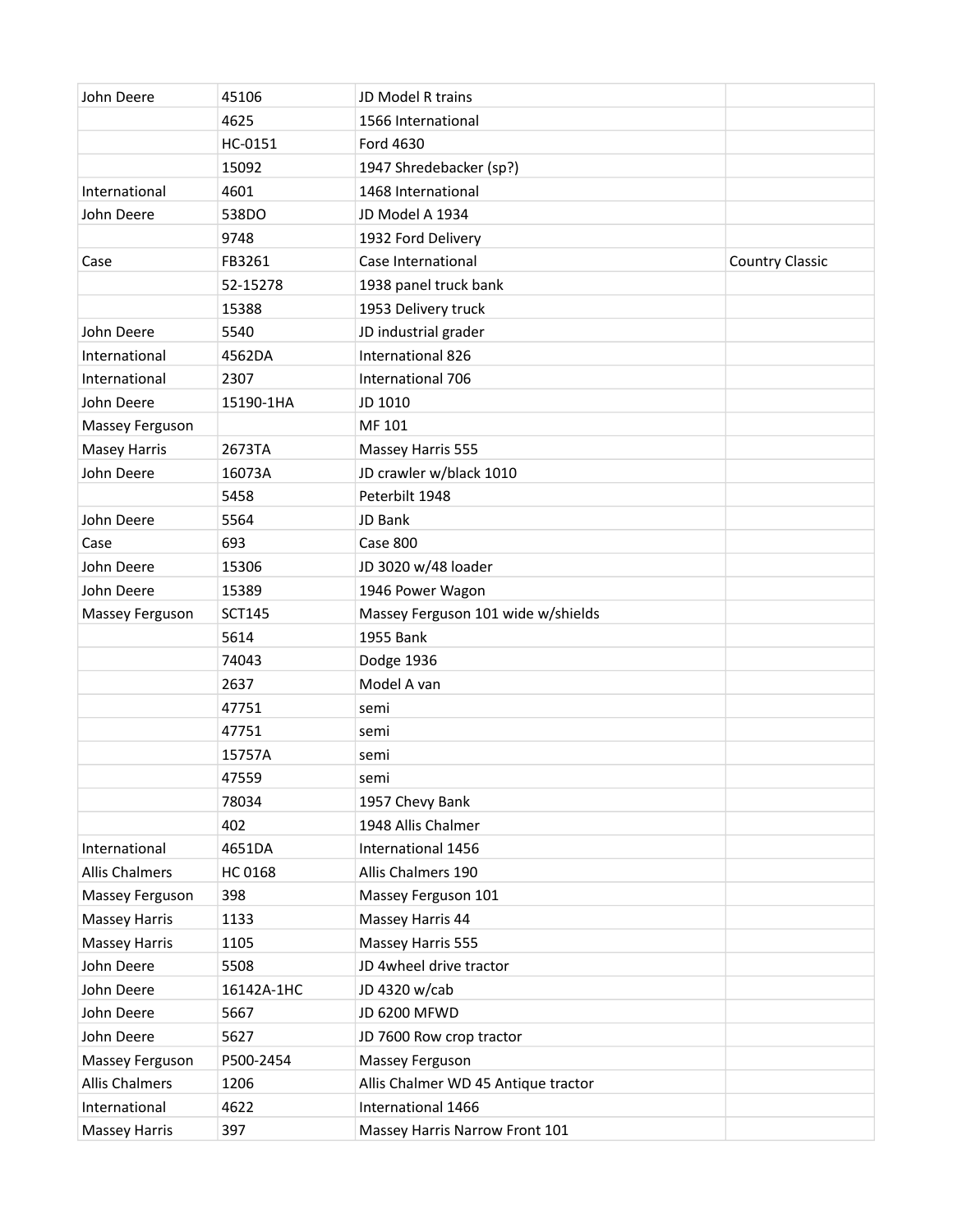| <b>Massey Harris</b>  | 397           | Massey Harris Narrow Front 101                        |                            |
|-----------------------|---------------|-------------------------------------------------------|----------------------------|
| John Deere            | 541           | JD row crop tractor                                   |                            |
|                       | 74055         | 1936 Dodge                                            |                            |
| Case                  | 632           | <b>CASE VAC tractor</b>                               |                            |
| Fordson               | 872           | Fordson Model F                                       |                            |
| <b>Massey Harris</b>  | 2598          | <b>Massey Harris</b>                                  |                            |
| John Deere            | 15024         | JD 1947 Dodge Pickup                                  |                            |
| International         | 653           | International cub tractor                             |                            |
| John Deere            | 68537         | JD 1948 Ford f1 truck                                 |                            |
| John Deere            | 12536         | JD 37 pickup                                          |                            |
| Ferguson              | HC-0178       | Ferguson TO-20                                        |                            |
| International         | 4592DA        | International T340                                    |                            |
| John Deere            | 15608A        | JD Model 5010                                         | <b>Premiere Collection</b> |
| <b>Massey Harris</b>  | 1105          | Massey Harris 555                                     |                            |
| John Deere            | 5709          | JD 4960 MFWD Tractor                                  |                            |
| International         | 416           | 1586 International w/end loader                       |                            |
| John Deere            | 15953         | JD 4020 Standard Tractor                              |                            |
|                       | 15020         | Foxfire Farm TY #25                                   |                            |
| John Deere            | 15904         | JD 620 LP High Crop                                   |                            |
| <b>Massey Harris</b>  | 1292          | Massey Harris 55                                      |                            |
| International         | 4624          | International 966                                     |                            |
| John Deere            | 15881         | JD 5020                                               |                            |
| <b>Massey Harris</b>  | 4103          | Massey Harris Challenger                              |                            |
| Case                  |               | Case international 4230                               | <b>Country Classic</b>     |
| <b>Massey Harris</b>  | 3001          | Massey Harris Challenger/steel wheels                 |                            |
| Massey harris         | <b>SCT135</b> | Massey Harris Challenger/rubber wheels                |                            |
| Case                  | 632           | <b>CASE VAC tractor</b>                               |                            |
| Massey Ferguson       | PS00-2692     | Massey Fergusson                                      |                            |
| <b>Allis Chalmers</b> | HC-0133       | Allis Chalmers 1992                                   |                            |
| Case                  | 289           | CASE 600 tractor                                      |                            |
| John Deere            | 584           | JD MFWD row crop tractor                              |                            |
| John Deere            | 5628          | JD 1947 Model M tractor                               |                            |
| John Deere            | 16105A        | JD 7020 Diesel toy farmer                             |                            |
| John Deere            | 554           | JD skid steer loader                                  |                            |
| John Deere            | 16048A        | JD 70 high crop                                       |                            |
| John Deere            | 540           | JD Model M                                            |                            |
| Massey harris         |               | Massey Harris 44 special 1991 Canadian Internat. Show |                            |
| Farmall               | 652           | Farmall cub tractor 59-63                             |                            |
| Farmall               | 235           | Farmall cub tractor 56-58                             |                            |
| John Deere            | 15307         | JD Model G                                            |                            |
| Farmall               | 689           | Farmall Cub tractor                                   |                            |
| Farmall               | 250           | Farmall Super A tractor                               |                            |
| John Deere            | 5596          | JD Model D 1953                                       |                            |
| John Deere            | 5902D         | JD 1937 Model BN tractor                              |                            |
| John Deere            | 5007          | JD Model 720 Row crop tractor                         |                            |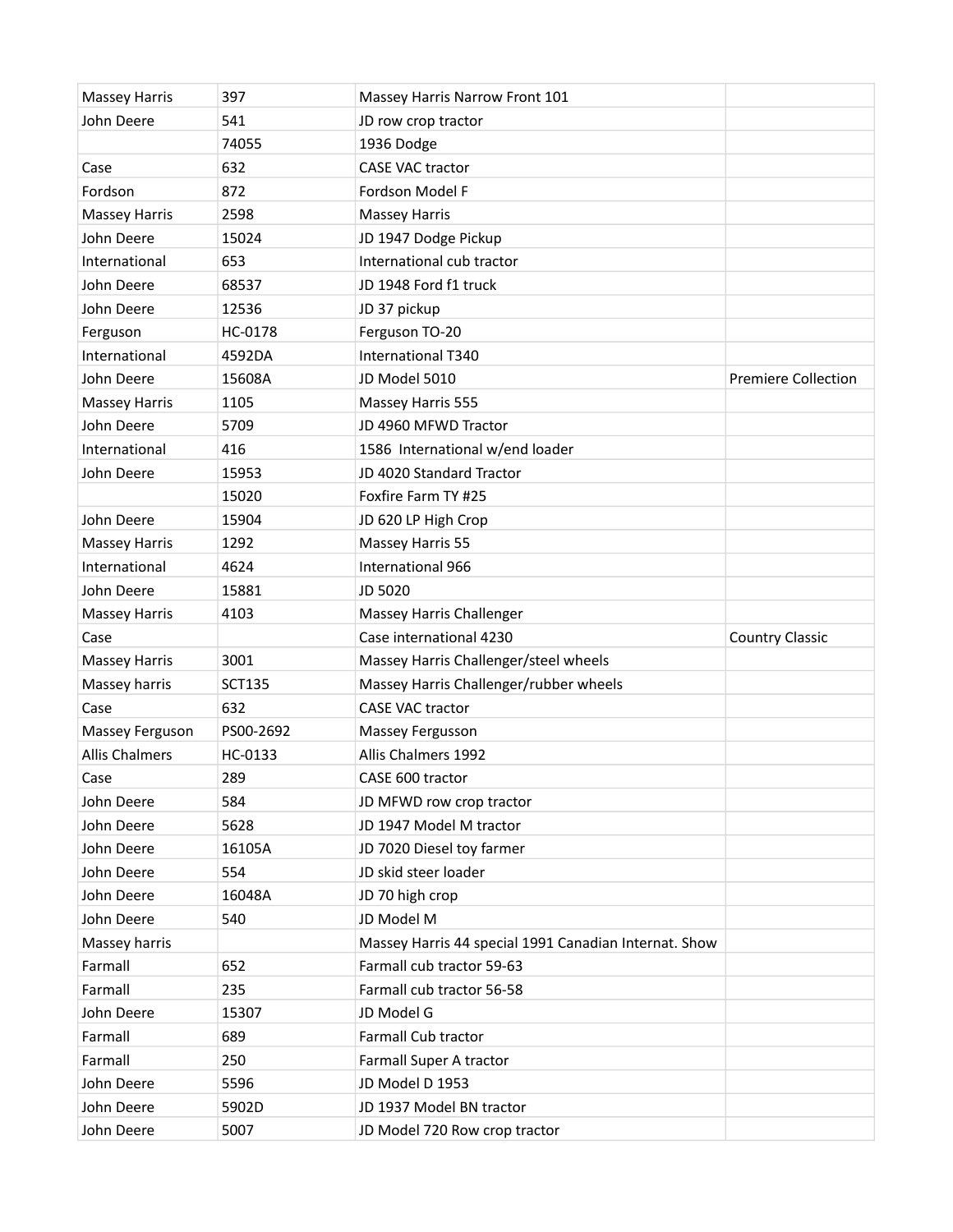| John Deere    | 5705          | JD 1956 Model 820 Diesel tractor |                            |
|---------------|---------------|----------------------------------|----------------------------|
| International | 448           | Cub tractor 1976-1979            |                            |
| Farmall       | 689           | Farmall Cub tractor              |                            |
| International | 653           | International cub tractor        |                            |
| John Deere    | 540TA         | JD Model M                       |                            |
| John Deere    | <b>JDM056</b> | JD 1949-1952 MT Tractor          |                            |
| John Deere    | 15117A        | JD 8310 1/16 scale               |                            |
| John Deere    | 5511          | JD Farm set                      |                            |
| John Deere    | 15851         | JD 420 tractor w/KBL             |                            |
| John Deere    | 5578          | JD 2755 utility tractor w/loader |                            |
| John Deere    | 5786CA        | <b>JD 8400</b>                   |                            |
| John Deere    | 546           | JD 9600 Combine                  |                            |
| John Deere    | 15286         | JD Model 940+                    |                            |
| John Deere    | 5601          | JD 1940 12A combine              |                            |
| John Deere    | 5586          | JD 1935 Model BN                 |                            |
| John Deere    | 5767          | JD 1928 Model GP                 |                            |
| John Deere    | 5607          | JD Overtime Tractor              |                            |
| John Deere    | 16109A        | JD 4010 High crop                |                            |
| John Deere    | 15556-HC      | JD Patio Series model 140        | <b>Heritage Collection</b> |
| John Deere    | 15555         | JD Patio Series model 140        |                            |
| John Deere    | 521           | JD Crawler                       |                            |
| John Deere    | 15646A        | JD 200th Anniv 4520 Diesel       |                            |
| John Deere    | 15033A        | JD Model HN                      |                            |
| John Deere    | 16010A        | JD 40 Crawler w/blade            |                            |
| John Deere    | 45086         | 650J JD Dozer                    | <b>Premiere Collection</b> |
| John Deere    | 15410-1HK     | 650H JD Dozer                    | <b>Premiere Collection</b> |
| John Deere    | 15677         | JD Model 4430 tractor            |                            |
| John Deere    | 5786          | JD 8300 tractor                  |                            |
| John Deere    | 15587         | JD 55 combine                    | <b>Premiere Collection</b> |
| John Deere    | 15788A        | JD 320/420 tractor               |                            |
| John Deere    | 15469A        | JD 40 & 70                       |                            |
| John Deere    | 15791A        | JD 520 & 560                     |                            |
| John Deere    | 45342         | JD 3520 Sugarecane Harvester     |                            |
| John Deere    | 45167         | JD Elvis Presley 4010            |                            |
| John Deere    | 15344A        | JD 50 & 60                       |                            |
| John Deere    | 516           | JD utility tractor               |                            |
| John Deere    | 5635          | JD 1960 Model 310                |                            |
| John Deere    | 16091         | JD 620                           |                            |
| John Deere    | 15188         | JD 620 High crop                 |                            |
| John Deere    | 5680          | JD 1949 Model AR tractor         |                            |
| John Deere    | 15133         | Barge Wagon                      |                            |
| John Deere    | 15348         | JD BW Tractor                    |                            |
| John Deere    | 15070A        | JD AW                            |                            |
| John Deere    | JDM153        | JD Crawler                       |                            |
| John Deere    | 15512A-1HC    | JD BWH-40                        |                            |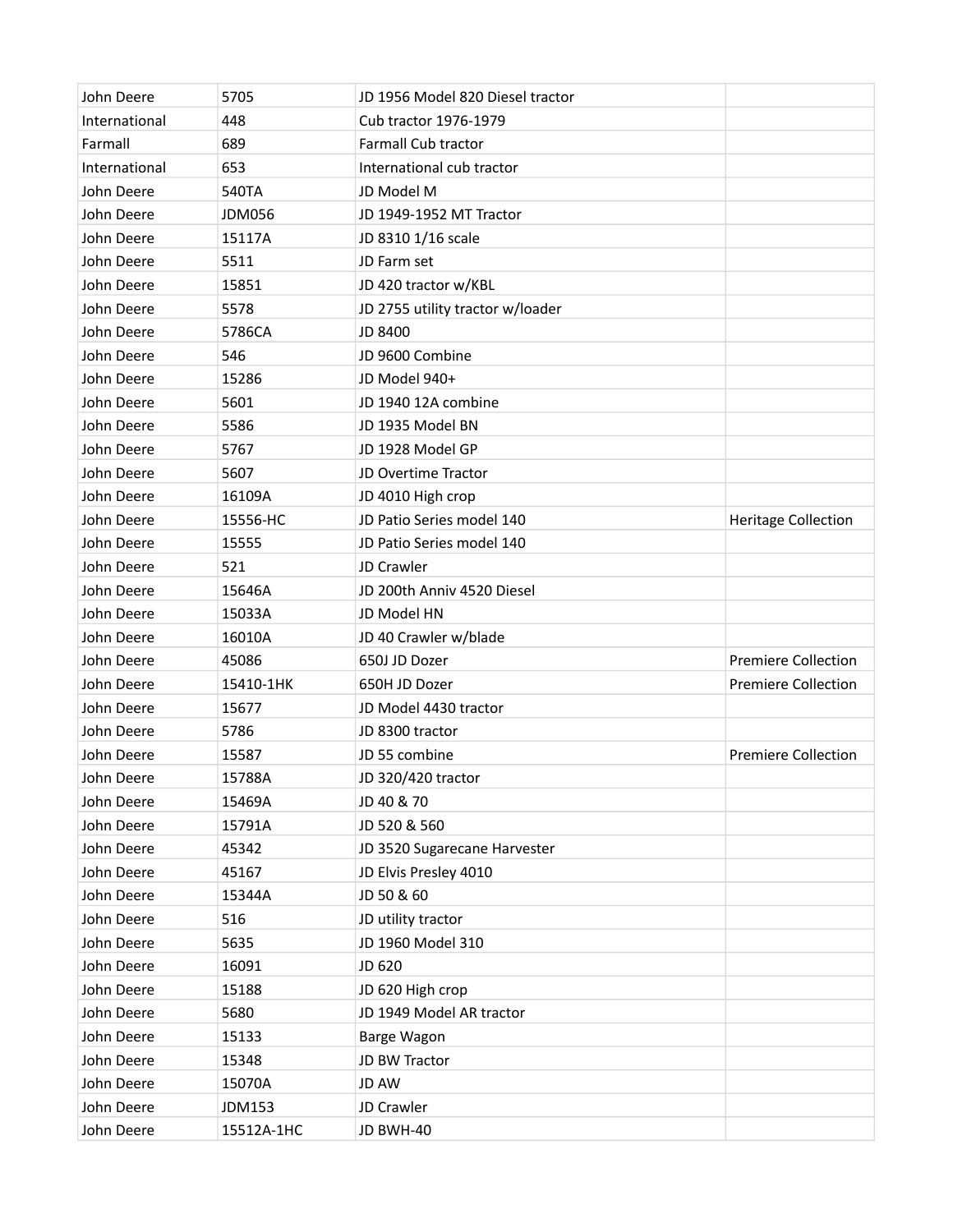| Oliver           |           | Oliver 770 show edition                         |  |
|------------------|-----------|-------------------------------------------------|--|
| John Deere       | 16042A    | JD 430 Crawler w/blade                          |  |
| Massey Fergusson | PP3056    | Massy Ferguson twin power pacemaker             |  |
| John Deere       | 5644      | JD 648E skidder                                 |  |
| John Deere       | 5583      | JD 4255 row crop tractor                        |  |
| John Deere       | 555       | JD 5020                                         |  |
| John Deere       | 5587      | JD 4955 MFWD                                    |  |
| John Deere       | 5584      | <b>JD 4455 MFWD</b>                             |  |
| John Deere       |           | JD Road grader JD183                            |  |
| John Deere       | 5586      | JD 1935 Model BR                                |  |
| Ford             | 843       | Ford 8N tractor                                 |  |
| John Deere       | 5730D     | JD 1936 BI tractor                              |  |
| John Deere       | 516A      | JD 2640 Field of Dreams tractor                 |  |
| John Deere       | 544DA     | JD 1949/1954 Model R                            |  |
| John Deere       | 16099-1HC | JD 4620                                         |  |
| John Deere       | 548       | JD 1937 Model G                                 |  |
| John Deere       | 539DO     | JD 1934 Model A                                 |  |
| John Deere       | 15946     | JD 1937 Model O                                 |  |
| John Deere       | 15930     | JD 4320 w/front wheel assist                    |  |
| John Deere       | 178       | JD LA Tractor 1992                              |  |
| John Deere       | 5811      | JD overtime tractor                             |  |
| John Deere       | 5666      | JD 6200 row crop                                |  |
| John Deere       | JDM-045   | JD 1941-1946                                    |  |
| John Deere       | 512       | JD GM II Tractor                                |  |
| John Deere       | 5578      | JD 2755 tractor w/ end loader                   |  |
| John Deere       | 5595      | JD 4 wheel drive                                |  |
| John Deere       | 5716DA    | JD 1961 4010 tractor                            |  |
| John Deere       | 5801      | JD 1930 Model GP                                |  |
| John Deere       | 559       | JD 1915 Model R Waterloo                        |  |
| John Deere       | 5508      | JD 4 wheel drive                                |  |
| John Deere       | 539DO     | JD Model A                                      |  |
| John Deere       | 15557     | JD Patio Series 140                             |  |
| John Deere       | 501       | JD 2550                                         |  |
| John Deere       | 512       | JD Generation II                                |  |
| John Deere       | 5596      | JD 1953 Model D                                 |  |
| John Deere       | 15554     | JD Patio Series 140                             |  |
| John Deere       | 557       | JD 40th Anniv. Model A                          |  |
| John Deere       | 5586      | JD 1935 Model BR                                |  |
| John Deere       | 5845DA    | 5200 tractor w/ROPS                             |  |
| John Deere       | 15645A    | 200th Bday BW tractor w/umbrella                |  |
| John Deere       | 5787DO    | JD wide tread 1930 GP tractor                   |  |
| John Deere       | 5648      | JD 3140                                         |  |
| John Deere       | 5579      | JD 2755                                         |  |
| Farmall          | 4984-10TO | Farmall F20 tractor                             |  |
| Case             | 601       | Case International Tractor w/ front wheel drive |  |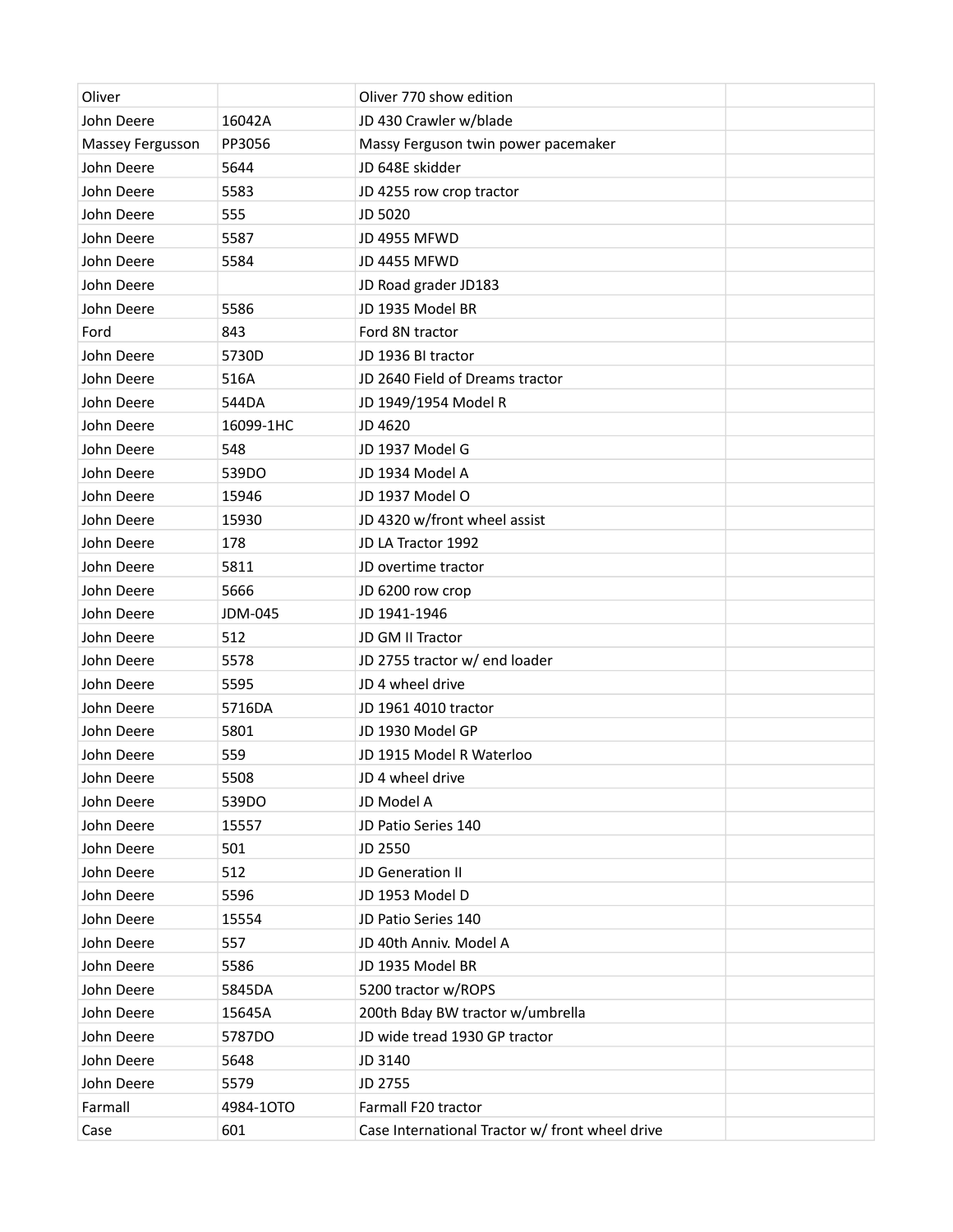| Case       | 600       | Case International Tractor w/cab    |                            |
|------------|-----------|-------------------------------------|----------------------------|
| John Deere | 5619CA    | JD 7800 w/MFWD & Duals              |                            |
| John Deere | 5627CA    | JD 7800 w/Duals                     |                            |
| John Deere | 16134     | JD 440 Heavy Crawler                |                            |
| John Deere | JDM-116   | JD Lindeman Crawler                 |                            |
| John Deere | 5844TA    | JD 720 Tractor                      |                            |
| John Deere | 548       | JD 1937 Model G                     |                            |
| John Deere | 582       | JD Combine                          |                            |
| John Deere | 5635      | JD 1960 Model 3010                  |                            |
| John Deere | 5647EO    | Model 3350 w/loader                 |                            |
| John Deere | 16039A    | JD Model A high Crop 1950-1952      |                            |
| John Deere | 5181      | <b>JD 8400T</b>                     |                            |
| John Deere | FP 2353   | JD AR                               |                            |
| John Deere |           | JD Model 4020 wide front            |                            |
| John Deere | 5666      | JD 6400 Row crop                    |                            |
| John Deere | 15819A    | JD MODEL 620 LP tractor             |                            |
| John Deere | 5840CO    | JD 8200                             |                            |
| John Deere | 5601      | 1940 12A combine                    |                            |
| John Deere | 15774     | 5445 wheel loader                   | <b>Premiere Collection</b> |
| John Deere | 15005     | <b>JD 9400T</b>                     |                            |
| John Deere | 15009     | JD 9200                             |                            |
| John Deere | 5570      | JD Construction equip. Hauling Seas |                            |
| John Deere | 5914BA    | JD 9400 4WD                         |                            |
| John Deere | JDM-040   | JD 1938 Thresher                    |                            |
| John Deere | 16074A    | JD 2010 Crawler w/Blade             |                            |
| John Deere | 5667      | JD 6400 MFWD                        |                            |
| John Deere |           | JD Excavator                        |                            |
| John Deere | 16137A    | JD 60 w/single                      |                            |
| John Deere | 15481-1HC | JD 420                              |                            |
| John Deere | 15126A    | 80 Diesel                           |                            |
| John Deere |           | JD 620 LP High Crop                 |                            |
| John Deere | FB 2473   | Minn. Moline 6850                   |                            |
| John Deere | 266       | JD LI tractor                       |                            |
| John Deere | 5822DA    | JD 1935 Model B                     |                            |
| John Deere | 5798DA    | JD 1931                             |                            |
| John Deere | 507       | JD 1941-1946                        |                            |
| John Deere |           | JD Loader                           |                            |
| John Deere | 16324A    | 750                                 | 2cyl                       |
| John Deere | 5590      | JD 1958 Model 630 LP                |                            |
| John Deere | 15577A    | Jd 200 Bday 830 tractor             |                            |
| John Deere | 45177     | JD 2510 tractor w/50 mount          |                            |
| John Deere | 15906     | JD 7020 4WD w/key                   |                            |
| John Deere | 16324A    | JD 750                              | 2cyl                       |
| John Deere | 15122A    | JD 330/430 collector set            |                            |
| John Deere | 511C0     | JD Grader                           |                            |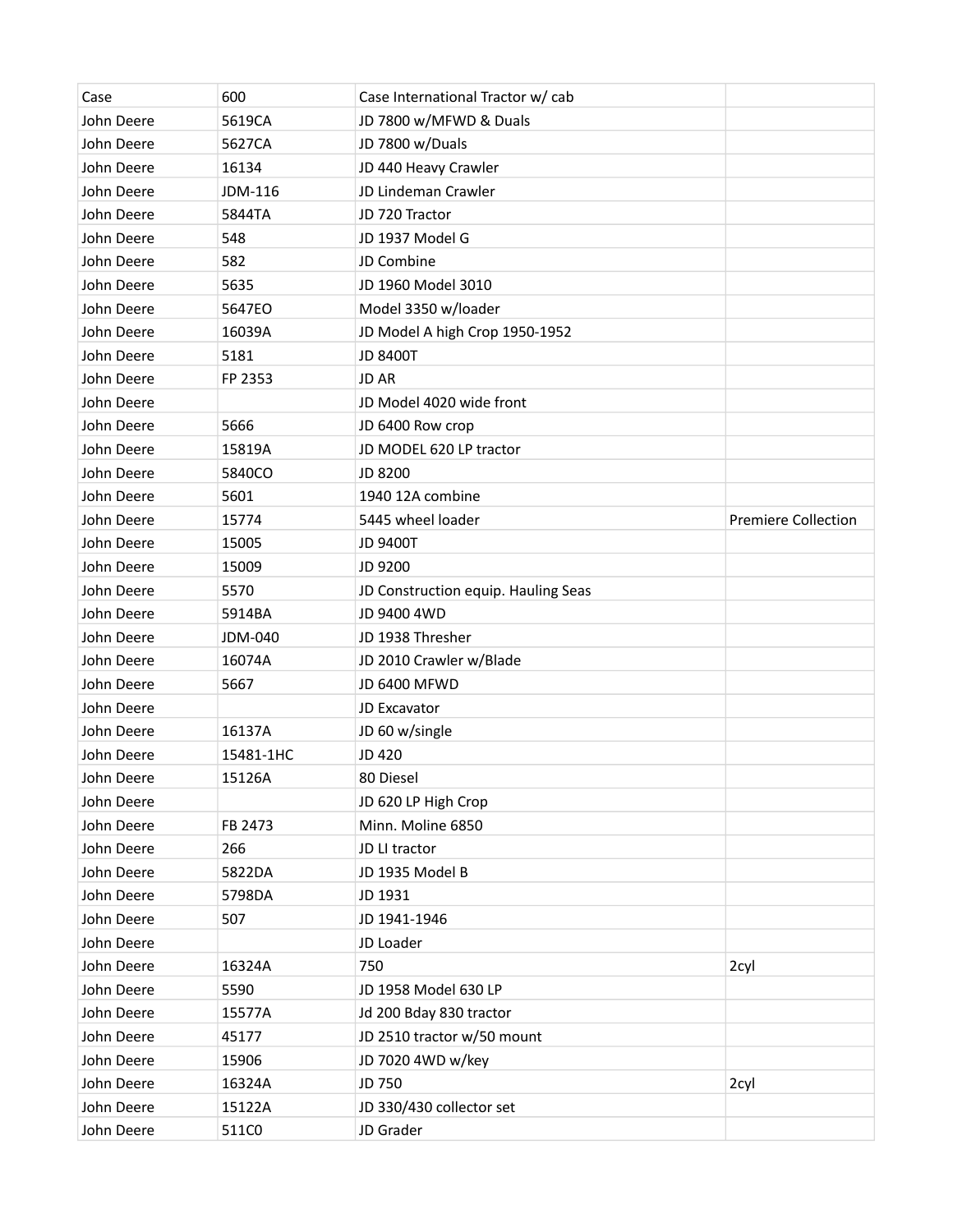| John Deere | 15795A | 720 & 820 Anniversary       |                            |
|------------|--------|-----------------------------|----------------------------|
| John Deere | 15188  | JD 620 High crop            |                            |
| John Deere | 45165A | JD 1960 1010                | <b>Collectors Edition</b>  |
| John Deere | 5679   | JD 1953 Model 60 Orchard    |                            |
| John Deere | 5611   | JD 1953 70 Row Crop Tractor |                            |
| John Deere | 15168  | JD 4010 Heritage series     |                            |
| John Deere | 16371A | JD 4000 low profile         | 2cyl                       |
| John Deere | 5638   | JD 4020 Row tractor         | <b>Premiere Collection</b> |
| John Deere | 45159A | JD 1960 2010 w/KLB disk     |                            |
| John Deere | 15111A | JD 4010                     | <b>Premiere Collection</b> |
| John Deere | 5103DA | JD wide front model G       | <b>Premiere Collection</b> |
| John Deere | 15582A | JD Model G hi crop styled   | Premiere Collection        |
| John Deere | 45238  | JD 4960 Tractor             | <b>Premiere Collection</b> |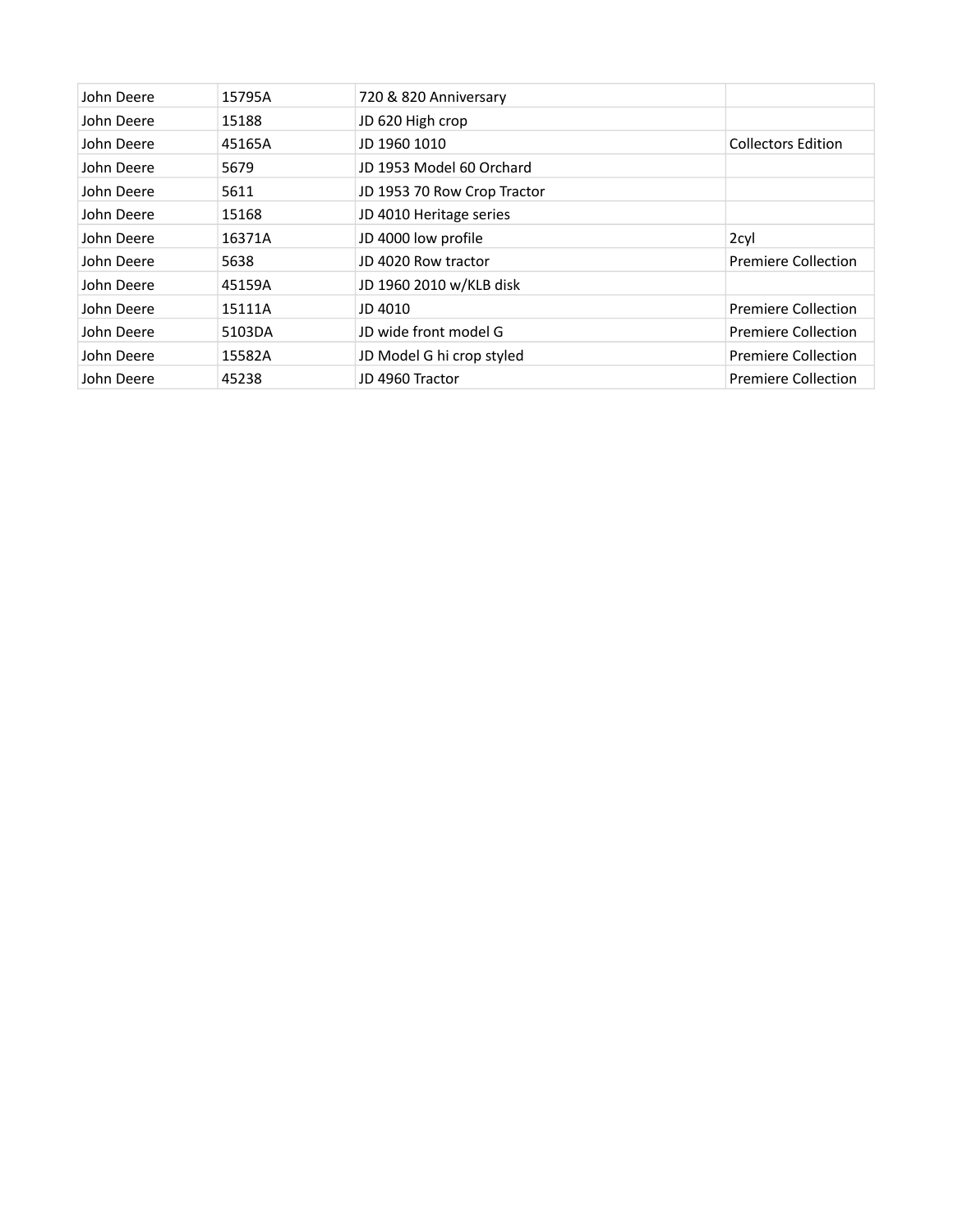| Williams   |         | NYC Engine 4200                                |  |  |
|------------|---------|------------------------------------------------|--|--|
| Williams   |         | <b>NYC Dummy Engine</b>                        |  |  |
| Lionel     |         | MOPAC 2000 w/rail sound                        |  |  |
| Lionel     |         | Sante Fe 200                                   |  |  |
| Lionel     | 2333-20 | UP Diesel 150                                  |  |  |
| Lionel     | 3520    | UP diesel 151                                  |  |  |
| Williams   |         | NYC Dummy Engine                               |  |  |
| Williams   |         | 8474 Yellow dummies                            |  |  |
| Williams   |         | 8474 Yellow dummies                            |  |  |
| <b>MTH</b> |         | Southern Pacific 318 Engine Set                |  |  |
| <b>MTH</b> |         | Southern Pacific 6014 Engine Set               |  |  |
| <b>MTH</b> |         | Southern Pacific 6016 Engine Set               |  |  |
| <b>MTH</b> |         | Southern Pacific 5914 not full Engine Set      |  |  |
| Lionel     | 6-18117 | Santa Fe F3 AA Units                           |  |  |
| Lionel     | 6-19737 | 2420 Lockawanna Searchlight caboose            |  |  |
| Lionel     | 6-29227 | 98-GG1 2332 Century club boxcar                |  |  |
| Lionel     |         | Wabash Cannonball Set/partial                  |  |  |
| Lionel     | 6-19231 | TE/AL/GA Double door boxcar                    |  |  |
| Lionel     | 6-19701 | Milwaukee Road Porthole caboose                |  |  |
| Lionel     | 25030   | Lionel boxcar                                  |  |  |
| Lionel     | 6-16737 | 3444 RR +WC Acme automated gondola             |  |  |
| Lionel     | 6-17558 | Route 56 PC W72 Brown Sedans                   |  |  |
| Lionel     | 6-18502 | 90th Anniversary GP-9 Diesel Engine            |  |  |
| Lionel     | 6-9871  | <b>Carlings Reefer</b>                         |  |  |
| Lionel     |         | Frisco Caboose 19710                           |  |  |
| Lionel     | 6-36291 | Simpsons boxcar                                |  |  |
| Lionel     | 6-19222 | 90th Anniversary boxcar 1948-1950              |  |  |
| Lionel     | 6-19131 | Lackawanna baggage car                         |  |  |
| Lionel     | 6-19116 | Domino Billboard hopper                        |  |  |
| Lionel     | 6-19755 | <b>Centennial Caboose Porthole</b>             |  |  |
| Lionel     | 6-9492  | Lionel Lines boxcar                            |  |  |
| Lionel     | 6-19708 | 90th Annivrsary Bag Window caboose illuminated |  |  |
| Lionel     | 6-9516  | Illuminated B&O Passenger car                  |  |  |
| Lionel     | 6-9529  | DD Eisenhower Presidential Campaign car - B&O  |  |  |
| Lionel     | 6-9856  | Old Milwaukee Billboard Reefer                 |  |  |
| Lionel     | 6-19708 | 90th Anniv Bay window caboose                  |  |  |
| Lionel     | 6-19223 | 90th Anniv boxcar 79-89                        |  |  |
| Lionel     | 6-27142 | CP rail 3 bay hopper                           |  |  |
| Lionel     | 6-16124 | PA salt 3 dome tank car                        |  |  |
| Lionel     | 6-19221 | 90th Anniverary boxcar 35-37                   |  |  |
| Lionel     | 6-16978 | 6424 Milwaukee Rd Flatoar w/ P&H               |  |  |
| Lionel     | 6-17304 | Wabash Reefer                                  |  |  |
| Lionel     | 6-19222 | 90th Anniv boxcar                              |  |  |
| Lionel     | 6-29223 | 9697-3 lionel centennial hi cube boxcar        |  |  |
| Lionel     |         | Shredded wheat boxcar 6024                     |  |  |
|            |         | Ball Jar Reefer 5705                           |  |  |
|            |         | 97 Berkshire 726 century club boxcar           |  |  |
| Lionel     | 6-18803 | Santa fe R5-3 Diesel engine                    |  |  |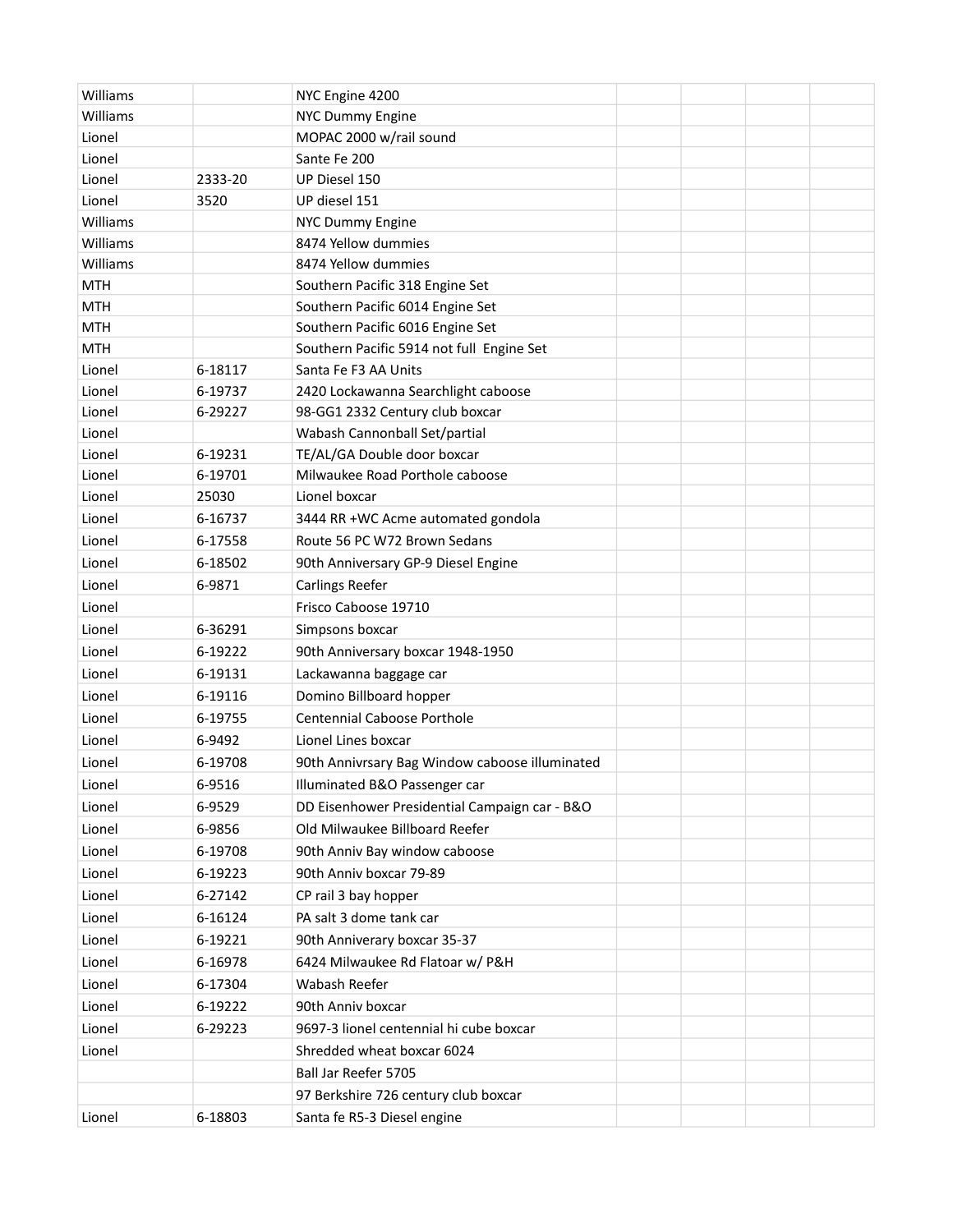| Lionel                | 6-9287      | Southern Caboose                                                                    |
|-----------------------|-------------|-------------------------------------------------------------------------------------|
| Lionel                | 6-8465      | Rio Grande F3 A Diesel Dummy                                                        |
| Lionel                | 6-9142      | Repbulic Steel Gondola                                                              |
| Lionel                |             | B&O Passenger car 9524                                                              |
| Lionel                | 6-9860      | Gold Medal Billboard reefer                                                         |
| Lionel                | 6-8464      | Rio Grande F3 A Diesel                                                              |
| Lionel                |             | Lionel graphic boxcar 25030                                                         |
| Kline                 | K635-8017   | Op. Iraqi Freedom missile fuel tanker car                                           |
| Kline                 | K2245       | MOPAC MP-18 engine                                                                  |
| Kline                 |             | Folgers boxcar                                                                      |
| RailKing              | 30-60605    | SP streamlined vista dome car                                                       |
| RailKing              | 30-60605    | SP streamlined vista dome car                                                       |
| RailKing              | 30-2009LP   | 3 piece UP Gas turbine set                                                          |
| RailKing              | 30-1126     | Die Cast Water Tender - SP                                                          |
| RailKing              | 30-76013    | MTH Auto Transporter First Car                                                      |
| RailKing              | 30-4094-O   | JD Steam Set w/track                                                                |
| RailKing              | 30-2289-3   | F3 Diesel non-powered unit                                                          |
| RailKing              | RK-6062     | O-27 Streamlined Passenger Car - SP                                                 |
| RailKing              | 30-6063     | SP combined Diner set                                                               |
| RailKing              | 30-6061     | SP streamlined vista dome car                                                       |
| RailKing              | 30-2455-3   | SW 1 500 Switcher Diesel Engine                                                     |
| RailKing              | 30-6060S    | SP Streamlined observation car                                                      |
|                       |             | Hershey 100th Anniv. boxcar                                                         |
|                       |             | Swanson Soup boxcar                                                                 |
|                       |             | Crossley High Cube                                                                  |
| Lionel                | 6-8572      | Frisco U36B Diesel dummy unit                                                       |
| Lionel                | 6-8872      | Sante Fe SD-18 Diesel engine O&O27 gauge                                            |
| Lionel                | 6-18213     | Norgolk Southern Dash Diesel engine                                                 |
| Lionel                | 6-18205     | UP Dash-8 40c diesel locomotive                                                     |
| Lionel                | 6-8056      | Fairbanks Morse dual motor diesel engine                                            |
| Lionel                | 6-18218     | Susquehana Dash -8-40B                                                              |
| Lionel                | 6-18514     | MP GP 7 Diesel engine                                                               |
| Lionel                | 6-18116     | Erie Lackawanna PA-1A set                                                           |
| Lionel                |             | Racing fuel tank car                                                                |
| Lionel                |             | Crescent Limited set 9530,9534,9533,9531,9532; engine 8702;dining car 19001; tender |
| Lionel                | 6-19507     | Thomas Edison Reefer                                                                |
| Lionel                | 6-7707      | White Owl boxcar                                                                    |
| Lionel                | 6-19220     | 90th Anniversary 1926-1934                                                          |
| Lionel                | 6-9808      | UP boxcar                                                                           |
| Lionel                | 6-8562      | MP-GP 20 Diesel                                                                     |
| Unknown               | TE-646601   | Pepsi                                                                               |
| <b>FM Trainmaster</b> | SA1010-2385 | Santa Fe Trainmaster                                                                |
| <b>MTH</b>            | 20-93099A   | JD 40' boxcar                                                                       |
| <b>MTH</b>            | 20-93099B   | JD 40' boxcar                                                                       |
| <b>MTH</b>            |             | Erie Lackawanna No. 8588 3 rail                                                     |
| Williams Bachman      |             | 2341 FM Trainmaster Jersey central dummy                                            |
| Williams Bachman 4108 |             | Lackawanna trainmaster                                                              |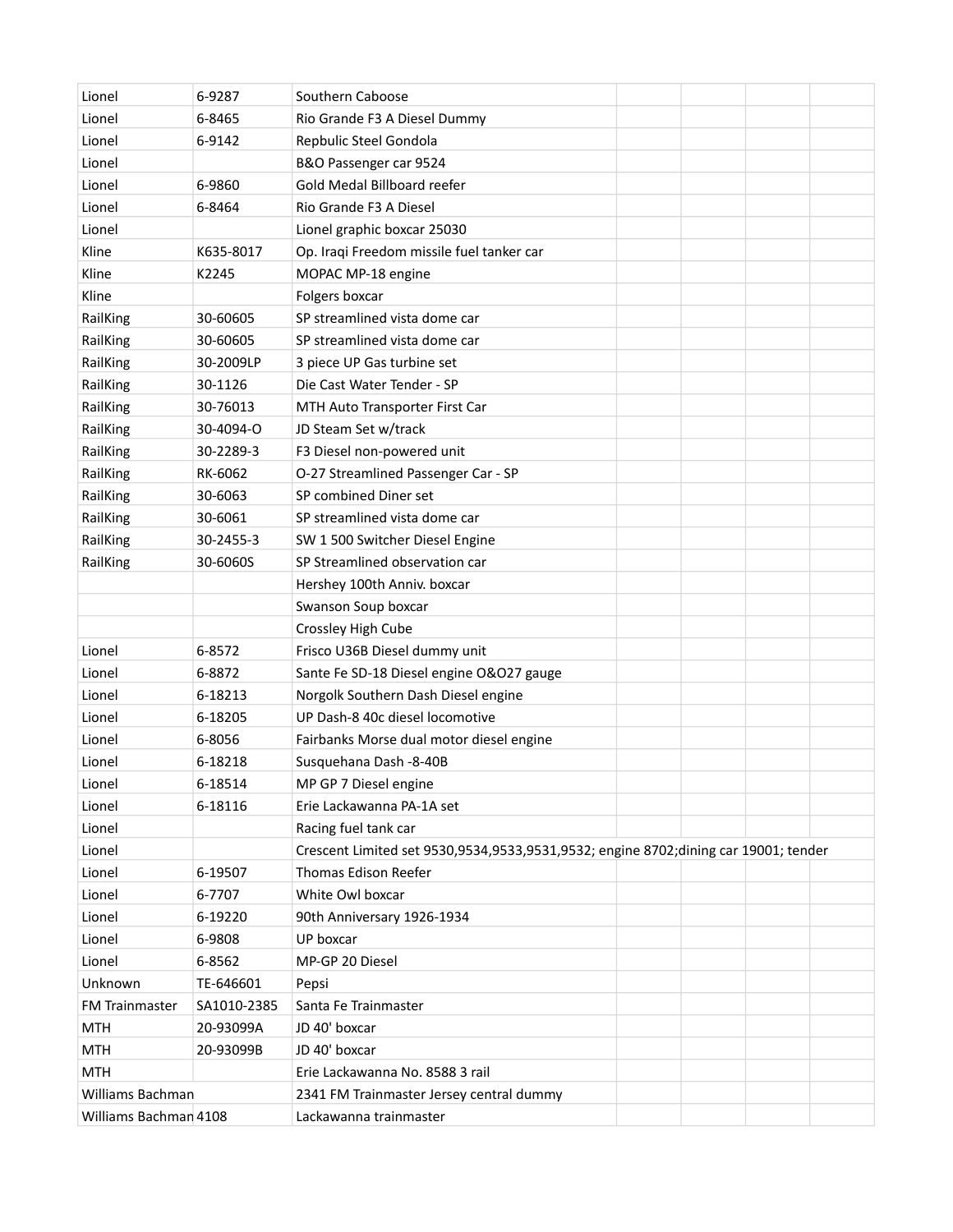| Williams Bachman WN-4275 |            | Canadian Pacific trainmaster             |  |  |
|--------------------------|------------|------------------------------------------|--|--|
| Williams Bachman 4108    |            | Lackawanna trainmaster                   |  |  |
| Williams Bachman 8909    |            | FM-100 Trainmaster loco Canadian Pacific |  |  |
| Williams Bachman 21810   |            | SD-90 Powered locomotive UP heritage     |  |  |
| Williams Bachman         |            | UPHERT-2 W Pacific 1983 engine           |  |  |
| <b>Williams Bachman</b>  |            | Fairbank morse diesel engine             |  |  |
| Williams Bachman U-206H  |            | N Pacific U33C Bauer A w                 |  |  |
| Williams Bachman 4110    |            | <b>Reading Trainmaster</b>               |  |  |
| Williams Bachman         |            | SO PAC RPO                               |  |  |
| <b>Williams Bachman</b>  |            | SO PAC Diner DL                          |  |  |
| Williams Bachman 3800    |            | Berk 123 MP engine & tender              |  |  |
| Williams Bachman 32024   |            | F7-202H MP Diesel ABA w/sound            |  |  |
| Weaver                   |            | Missouri Pacific AB w/sound              |  |  |
| Weaver                   | $U - 2121$ | Ps-1 40 Boxcar Herbie                    |  |  |
| Lionel                   | 40845      | 8263 Santa Fe engine                     |  |  |
| Lionel                   | 6-28026    | 4-6-4 Lionel Lines                       |  |  |
| Lionel                   | 6-38069    | Erie hudson locomotive and tender        |  |  |
| Lionel                   | 6-11837    | Union Pacific GP-9 unit train            |  |  |
| Lionel                   | 6-9628     | <b>Burlington boxcar</b>                 |  |  |
| Lionel                   | 6-9604     | Norfolk and Wester Hi cube boxcar        |  |  |
| Lionel                   | 6-106686   | Micky Mouse & Bad Peta                   |  |  |
| Lionel                   | 6-16962    | US Navy Flatcar w/Helicopter             |  |  |
| Lionel                   | 6-8550     | Penn central GG-1 electric               |  |  |
| Lionel                   | 6-8571     | Frisco U36B Diesel                       |  |  |
| Lionel                   | 6-36000    | Lionel Route 66 flatcar                  |  |  |
| Lionel                   | 6-18607    | UP 2-6-4 steam locomotive and tender     |  |  |
| Lionel                   | 6-28500    | GP MOPAC Command upgradeable             |  |  |
| Lionel                   |            | Burlington Northern engine               |  |  |
| Lionel                   | 6-21769    | set of 4 centennial tank cars            |  |  |
| Lionel                   |            | Great Northern 198 enginee               |  |  |
| Lionel                   |            | Cornrail 7582                            |  |  |
| Lionel                   |            | Burlington Northern engine 8650- no box  |  |  |
| Lionel                   | 6-8855     | Milwaukee SD-78                          |  |  |
| Lionel                   | 6-18554    | Gulf mobile and Ohio RS-3 Diesel engine  |  |  |
| Lionel                   | 6-19834    | 2460 6-wheel crane car                   |  |  |
| Lionel                   | 6-6412     | Amtrak vista dome car                    |  |  |
| Lionel                   | 6-18514    | MP GP 7 Diesel engine                    |  |  |
| Lionel                   |            | B&O engine 8363 FSA Diesel               |  |  |
| Lionel                   | 6-27661    | Kansas city southern extended caboose    |  |  |
| Lionel                   | 6-9858     | <b>Butterfinger boxcar</b>               |  |  |
| Lionel                   | 6-16939    | <b>USN</b>                               |  |  |
| Lionel                   | 6-8031     | Canadian Nat. GP-7                       |  |  |
| Lionel                   | 6-29222    | Centennial HiCube boxcar                 |  |  |
| Lionel                   | 6-29224    | Centennial HiCube boxcar                 |  |  |
| Lionel                   | 8-18121    | Santa Fe F-3-8 unit                      |  |  |
| Lionel                   | 6-19133    |                                          |  |  |
| Lionel                   | 6-19134    |                                          |  |  |